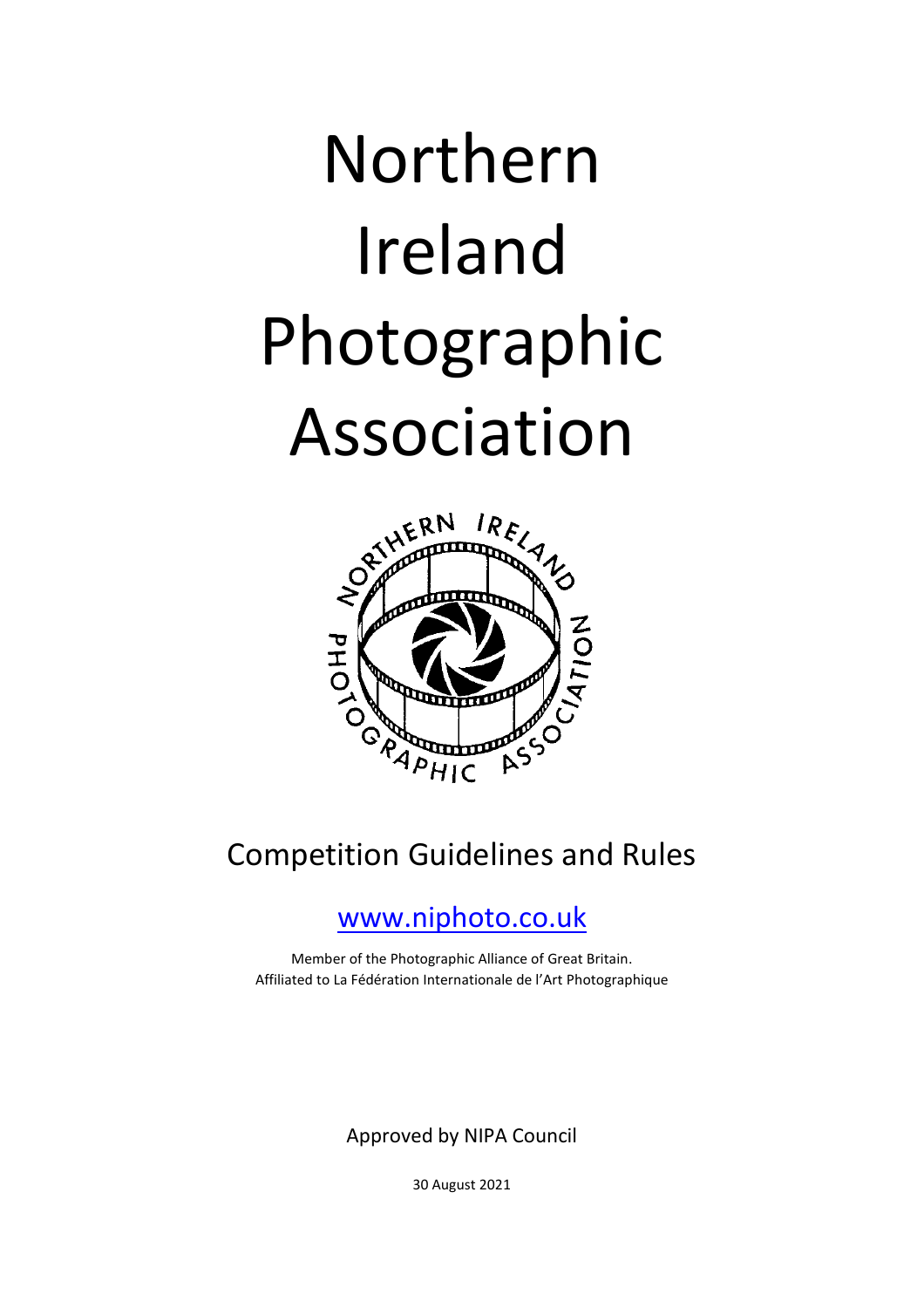## **Contents**

<span id="page-1-0"></span>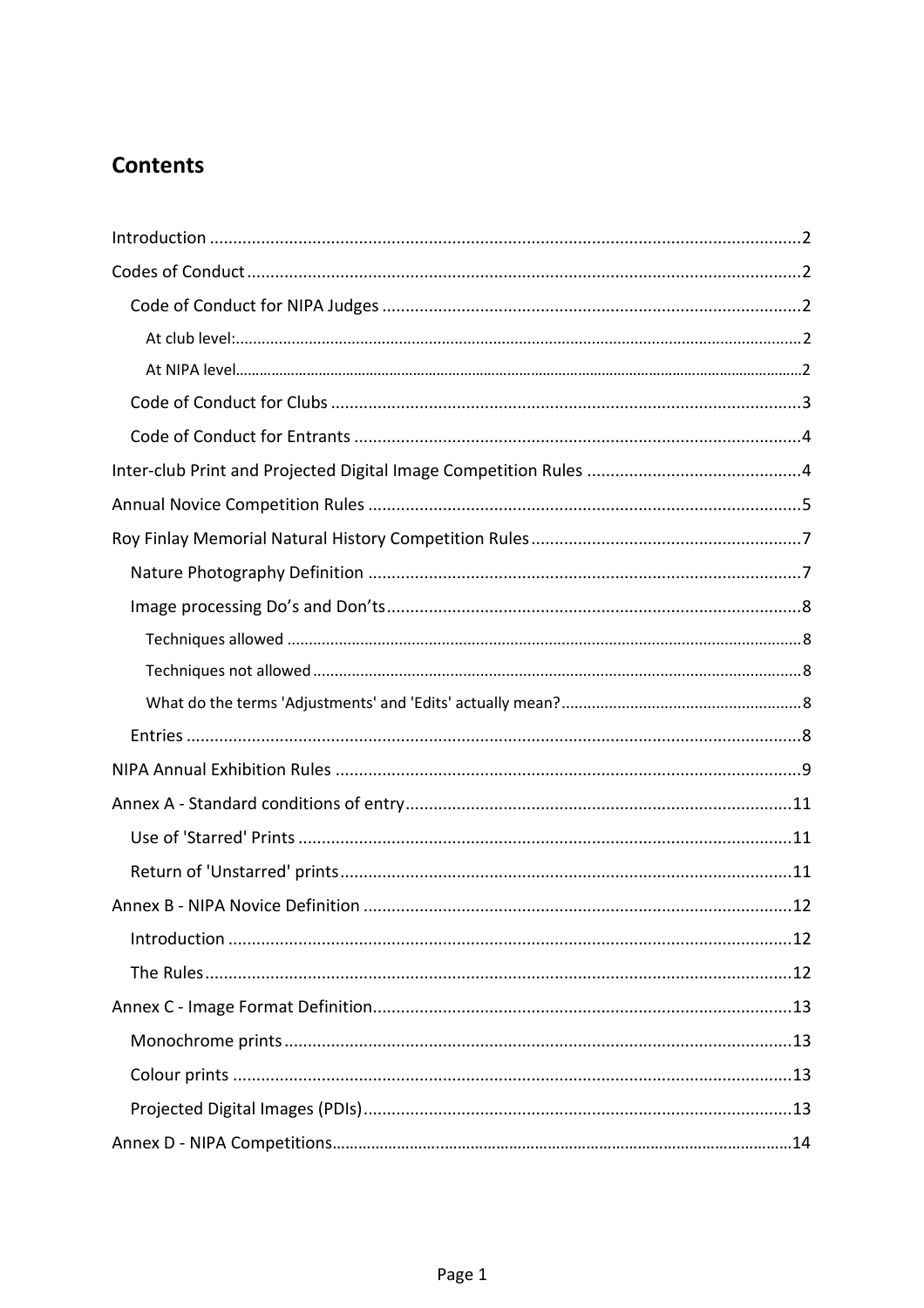## <span id="page-2-0"></span>Introduction

The 'Competitions and Exhibitions Committee' is appointed by the NIPA Council to handle and manage all aspects of competitions and exhibitions, in best interest of the Association. They ensure fair play and compliance with the rules and Standard Conditions of Entry as set out in Annex A.

The Competitions Committee reserves the right to withdraw an entry from competition that is considered not compliant with the rules. Codes of Conduct for Judges, Clubs and Entrants are set out below. The purpose is to clarify and expand on the roles and responsibilities to ensure that all NIPA Competitions are open and fair to everyone participating and be helpful to all concerned.

## <span id="page-2-1"></span>Codes of Conduct

## <span id="page-2-3"></span><span id="page-2-2"></span>Code of Conduct for NIPA Judges

#### **At club level**:

- 1. As a *NIPA judge*, the individual is representing and acting as an ambassador for the Northern Ireland Photographic Association. They will be expected to conduct themselves in the most professional manner possible at all times and act in good faith in delivering NIPA's aim of *'promoting photography in all its aspects'*.
- 2. As a *NIPA judge*, the individual is will be expected to maintain a record of the Club and Association competitions they have judged/selected. The NIPA Competitions Secretary may request a copy of this record as evidence of their suitability for judging/selecting Competitions/Exhibitions on behalf of NIPA.

#### At the NIPA level:

- 3. The NIPA scoring system for Inter-club competitions is one (1) to five (5). The scoring system and subsequent allocation of stars depends on these image being judged as a group of images and only judged against the other images in the group. The following scores should be used as a guidance:
	- $1$  = very weak images within this group
	- 2 = below average images within this group
	- 3 = average images within this group
	- 4 = better than average images within the group
	- 5 = the best images within the group

The aim of the exercise is to rank this group of images from top to bottom. Your score, together with the scores from two other judges will be added to give a score out of 15. Stars will be awarded to all images scoring 13 or more. It should be noted that if 5's are not allocated, then stars can't be awarded. It takes at least one 5 from a judge to achieve a score of 13.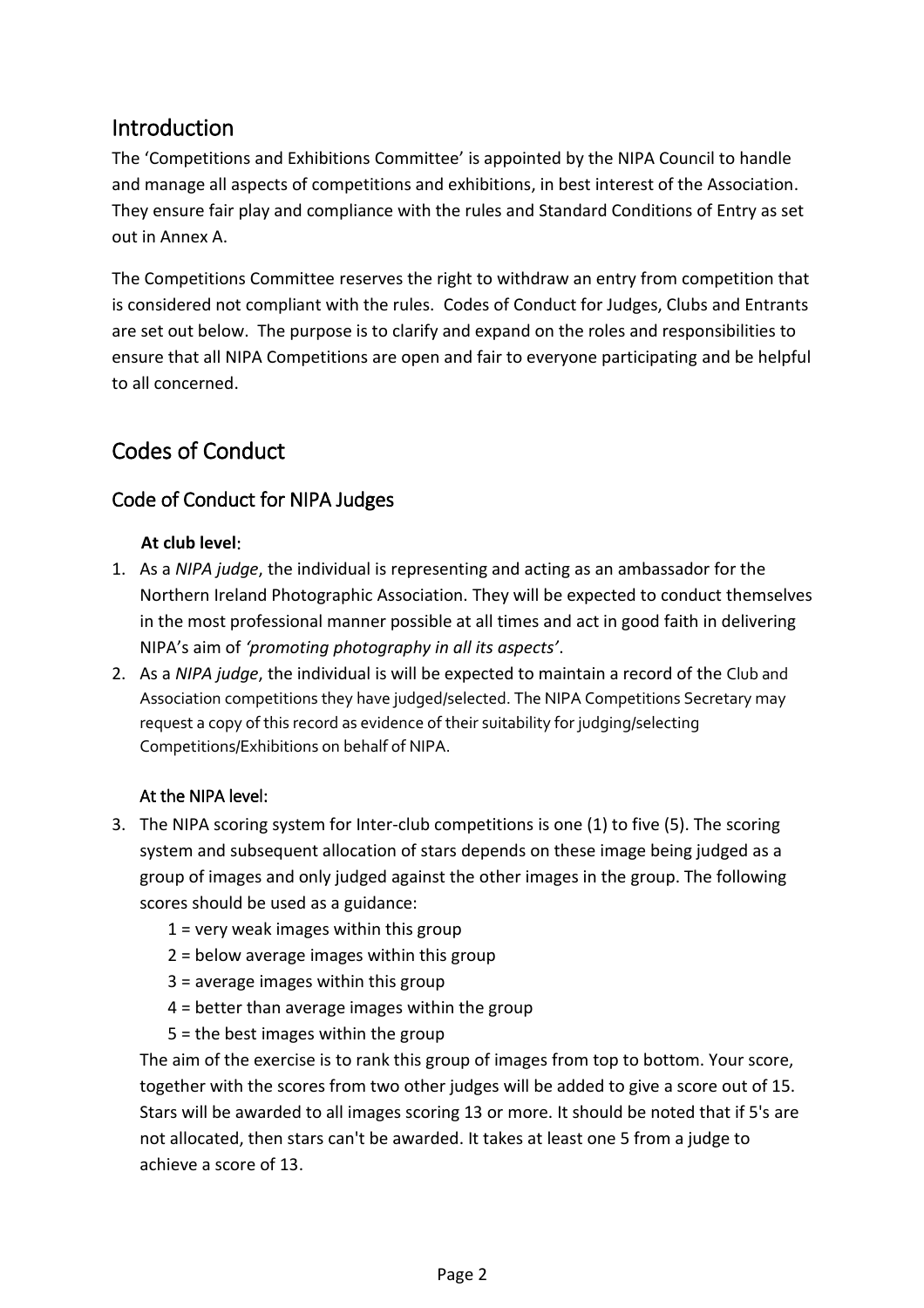NIPA judges are expected to know the standard of what a 3, or average, image is. They have been asked to judge at NIPA level as he/she regularly judges at local clubs. It is through this experience that he/she should be able to assess what an average club image is.

- 4. There are no set limits on the number of high scores a judge should give in each round.
- 5. The images in each round are in competition with each other, they are not in competition with similar, perhaps better, images of the same location, approach, etc. This is important and it is why all the images entered into the competition are seen by the judges prior to scoring.
- 6. All information relating to the entrants and their clubs will remain confidential between the Northern Ireland Photographic Association (NIPA) and the judge.
- 7. The results and any outcomes of the NIPA judging session will remain confidential until the official announcement of the 'starred entries' and/or award winners.
- 8. With the exception of material already published on NIPA's website, the judge shall not disclose any information in any form to any third party, nor use this information for their own or a third party's benefit.
- 9. It is the judge's responsibility to abstain from judging an entry that he/she is associated with or prejudiced for/against. If the judge feels that he/she cannot be as objective or consistent a judge as possible, then he/she must abstain from judging any entry in question and to bring it to the attention of the NIPA Competitions Secretary.

## <span id="page-3-0"></span>Code of Conduct for Clubs

- 10. All clubs are different; but in most cases it will be either the 'Club Competitions Secretary' or the clubs 'NIPA Council Member' who prepares the club entry, prior to it being submitted to NIPA. Only entries from a fully paid-up member of a NIPA affiliated club are eligible for submission to NIPA Competitions/exhibitions.
- 11. If an entrant is a member of two or more clubs, they can only submit an entry to the NIPA Inter-Club competition from one club in any given season.
- 12. Care must be taken to ensure that all images comply with the 'Image Format Definition' of Monochrome prints, Colour prints, and Projected Digital Images (PDIs). Prints placed in the wrong category will be excluded from competition. PDIs failing to comply with the definition; for example, the wrong file format (e.g., .tiff or .psd) or outside the required pixel dimensions - will be excluded from competition.
- 13. It is essential that prints are properly mounted (so that they don't fall apart), are correctly labeled and transported in the heavy-duty plastic folders (as provided by NIPA). Prints incorrectly labeled will be excluded from competition.
- 14. It is the responsibility of clubs to ensure that entrants are placed in the most appropriate section, '*Novice'* or '*Advanced'*. This is essential; to ensure a level playing field, 'Novices' should only be competing against fellow novices.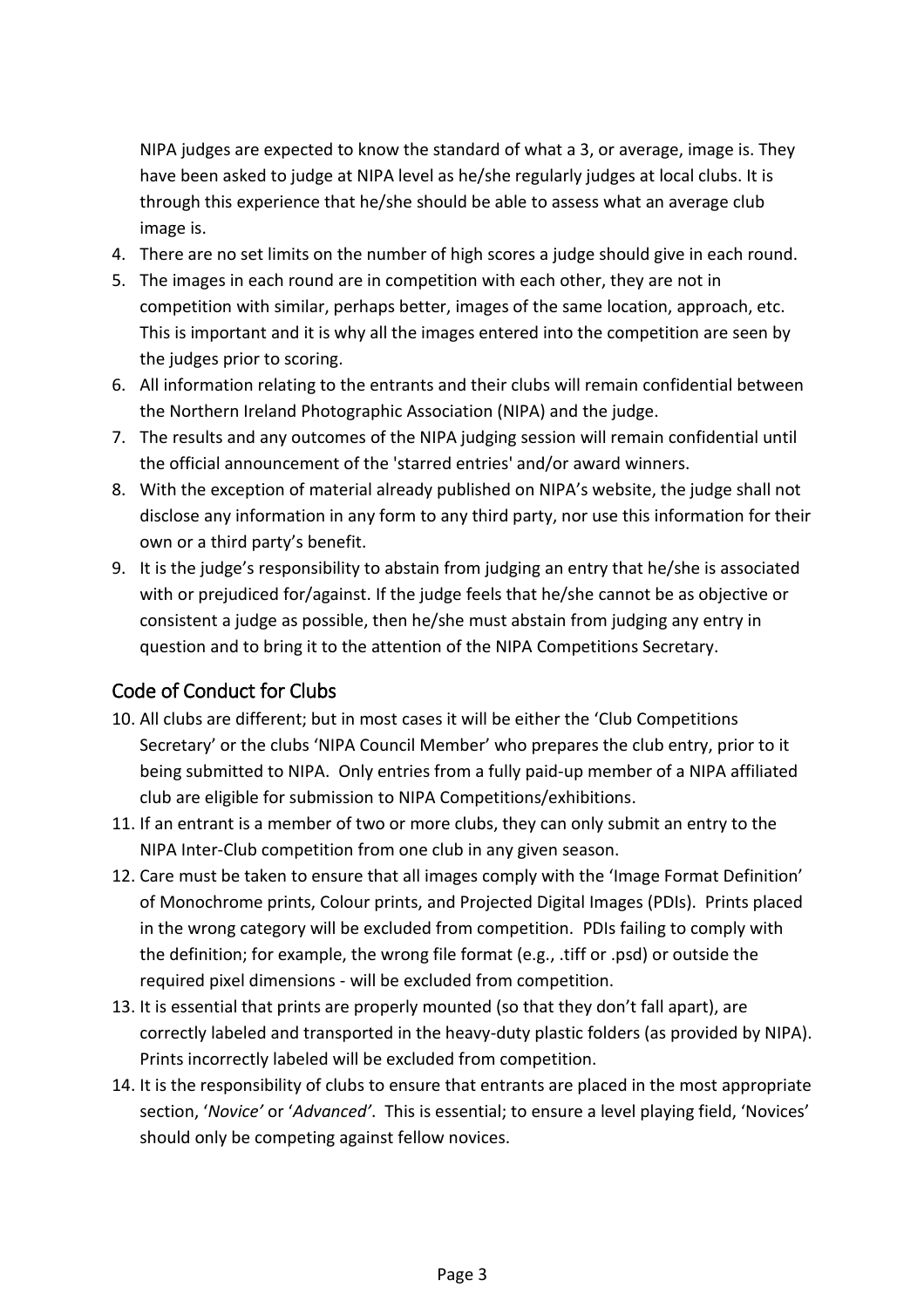15. Member's circumstances and ability can and will change as the season progresses. It is possible that the standard of work produced by someone who starts the season as a 'Novice' will, as the season progresses, start to produce **'***work which is obviously of an advanced standard***'** If this is the case it is the responsibility of the club to ensure that such work is not entered under the status of Novice. Clearly; this is best addressed by the club, rather than NIPA excluding the novice entry from competition at the judging session.

#### <span id="page-4-0"></span>Code of Conduct for Entrants

- 16. Entrants must be a fully paid-up member of their club to enter NIPA Competitions/Exhibitions.
- 17. All photography and post processing must be the work of the entrant, and they cannot use any image or part of an image belonging to someone else.
- 18. Entrants must carefully prepare their entry to comply with the 'Image Format Definition' of Monochrome prints, Colour prints, and Projected Digital Images (PDIs).
- 19. Entrants must clearly identify their entry as either 'Novice' or 'Advanced'.
- 20. Unless stated otherwise in writing; it will be assumed that the entrants print or projected digital image may be used to promote or represent NIPA for publicity, or in other competitions, exhibitions, events, etc.

## <span id="page-4-1"></span>Inter-club Print and Projected Digital Image Competition Rules

- 21. There are five rounds in each competition.
- 22. There are three competition sections:
	- Monochrome Print
	- Colour Print
	- Projected Digital Images (PDI)
- 23. In all rounds of the competition, a club may submit up to 4 Mono prints, 4 Colour prints and 4 projected digital images.
- 24. Each will incorporate a Principal section and a Novice section.
- 25. The definition of a Novice can be found in Annex B.
- 26. Unless specified otherwise, then titles must not appear on the front of prints or within the image area of a PDI
- 27. In each section any number of entries may be by novices, but not more than 3 may be by advanced photographers.
- 28. No image may be entered which is essentially the same, or so similar as to be essentially the same, as any previous entry in any category of any Inter-club competition round.
- 29. The club ID code will be provided by NIPA before the competition round.
- 30. PDIs must be submitted online, as outlined on the NIPA website
- 31. Prints should be on mounts of 30cm x 40cm, or smaller.
- 32. In all cases the print size must be equal to, or smaller than, the mount size.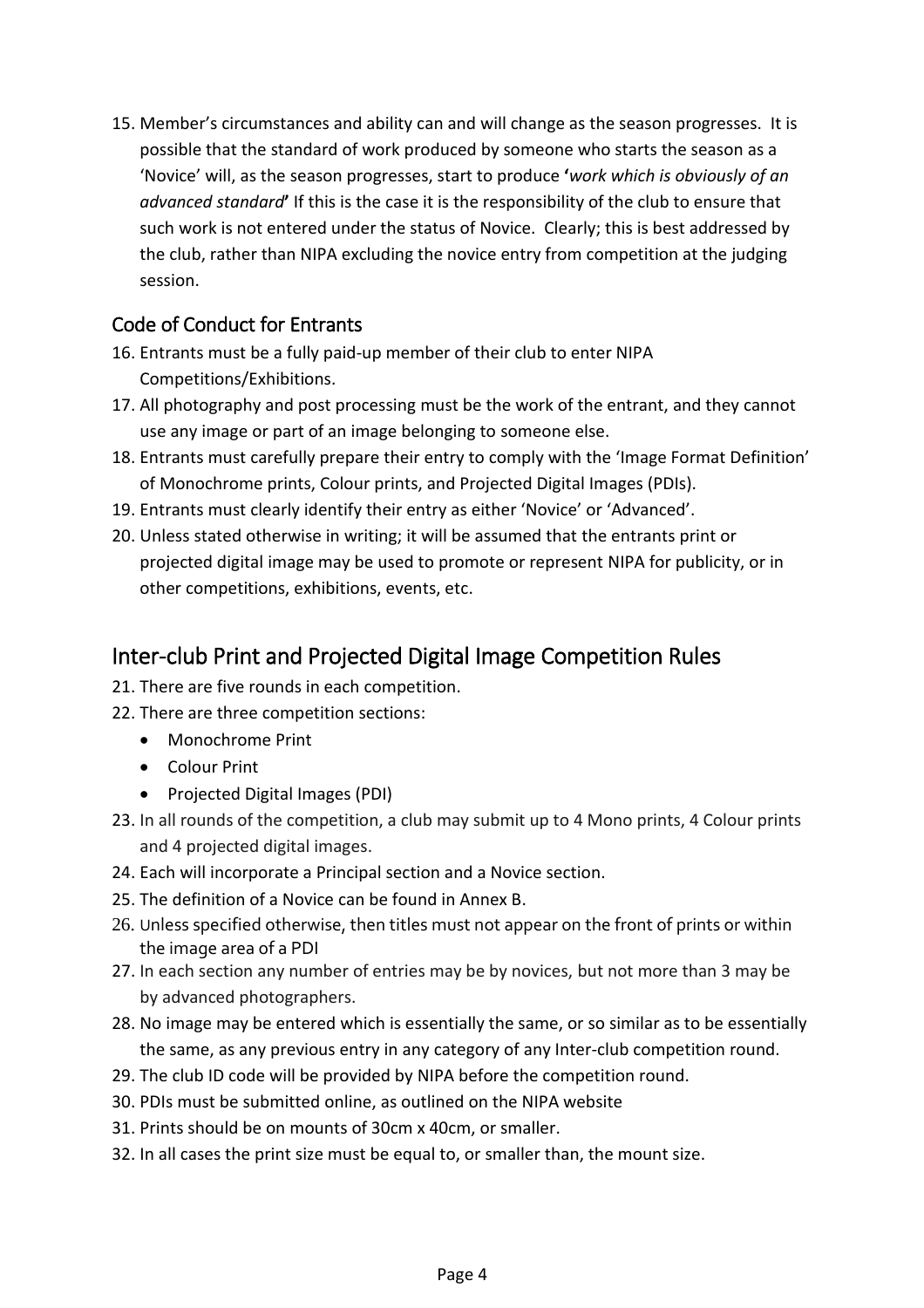- 33. Submitted print entries must not have any Velcro on the back of the print. Inkjet prints can be irreversibly damaged by Velcro.
- 34. Submission of an entry confirms acceptance of these rules.
- 35. The three highest individual scores of the four images in each category, will make up the total score for the category.
- 36. In each round, an entry scoring 13 or more marks will be awarded a 'star'.
- 37. Labels provided by NIPA must be attached on the back of each print mount to show:
	- Name of Club
	- Entrant's Name
	- Title of print (untitled is not acceptable as a title)
	- Subject of round
	- Number and Year of round
	- Reference letter on NIPA entry forms as follows :
		- 1st print Ref A
		- 2nd print Ref B
		- 3rd print Ref C
		- 4th print Ref N (must be a Novice print)
	- If any of the prints A to C are by Novices this should be indicated by the suffix N, e.g.  $B(N)$
- 38. Entries of prints plus relevant entry forms must be brought or forwarded to the appropriate Council meeting as notified annually on page 2 of the current NIPA handbook.
- 39. All starred prints will be retained by NIPA to form a portfolio, which will be available on loan to member clubs.
- 40. Non-starred prints will be available for collection at the Council meeting following the round for which they were entered**.** Entries cannot be returned at Inter-club evenings. Clubs are asked to ensure that packing of entries is adequate. A signature to verify receipt of returned entries may be required upon collection.
- 41. A further competition will be held to decide the individual 'Top Images'. This competition will consist solely of the starred images selected from the season's rounds.
- 42. All trophies will be held from the date of the presentation until there return is requested by Council.
- 43. Unless the entrant states otherwise in writing; it will be assumed that any print or projected digital image may be used to promote or represent NIPA for publicity, or in other competitions, exhibitions, events, etc.

## <span id="page-5-0"></span>**Annual Novice Competition Rules**

44. The Novice Competition is to encourage genuine novices to submit work at a competitive level. Unless all those submitting entries observe the spirit of the competition, it fails to achieve that objective and will discourage genuine novices. The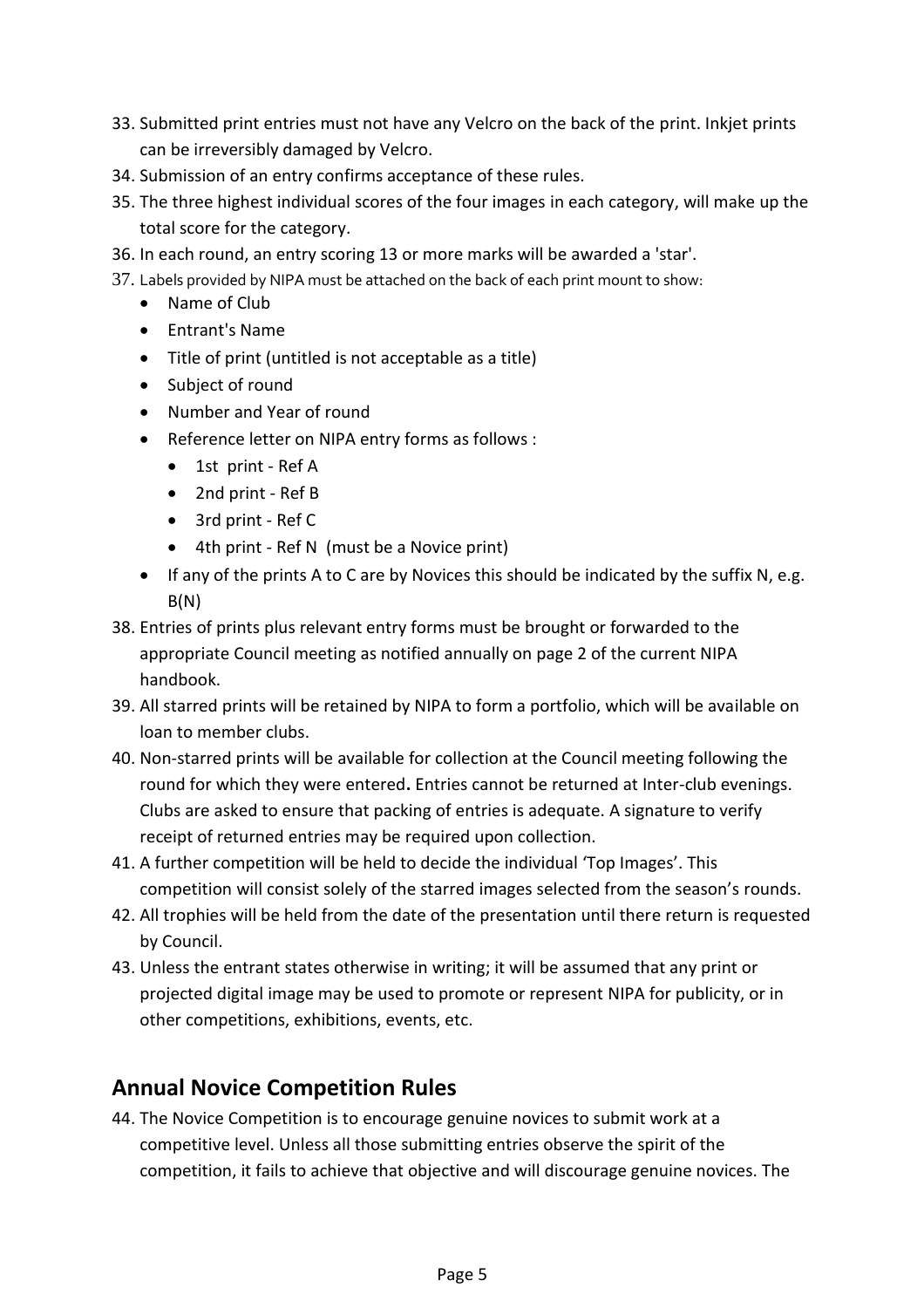competition is open to those photographers who comply with the NIPA definition of a novice, which can be found in Annex B.

- 45. There are three categories
	- Monochrome Prints
	- Colour Prints
	- Projected Digital Images (PDI).
- 46. Each entrant may submit up to 8 prints (4 Mono and 4 Colour) and 4 PDIs.
- 47. Entries are due on the date stipulated on page 2 of the current NIPA handbook.
- 48. Prints must be mounted. The mounts may be of any colour, but must not exceed 30cm x 40cm in size. The print size must be equal to, or smaller than the mount size. The back of the mount *must* show:
	- Entrant's Name
	- Name of Club
	- Title of print (Untitled is not acceptable as a title)
- 49. Projected Digital Images will be submitted online as described on the NIPA website. All images submitted online must conform to the PDI definition as in Annex C.
- 50. Each image must be titled with the following information, in this order:
	- 50.1. "Image title name of entrant club.jpg".
- 51. In all cases images will be projected as submitted online.
- 52. Submission of an entry confirms acceptance of the rules and the definition of 'Novice', as outlined in Annex B.
- 53. The competitions will be judged by three judges, nominated by the NIPA Competitions Secretary.
- 54. The judges will decide the 1st, 2nd and 3rd places and may commend any entry, which they deem worthy.
- 55. The prints and Projected Images will be displayed at a Novice competition. The results will then be delivered by the judges with appropriate comments on their choice and marks.
- 56. The entrant of the winning monochrome print will be awarded the NIPA Novice's Shield.
- 57. The entrant of the winning colour print will be awarded the NIPA Novices Colour Print Trophy.
- 58. The entrant of the winning Projected Digital Image will be awarded the NIPA Novice Projected Image Trophy.
- 59. Trophies will be held from the date of their presentation until their return is requested by Council.
- 60. The prints entered by members of any one Club will be available for collection as an integral unit at the Council meeting following the competitions.
- 61. Unless the entrant states otherwise in writing; it will be assumed that any print or projected digital image may be used to promote or represent NIPA for publicity, or in other competitions, exhibitions, events, etc.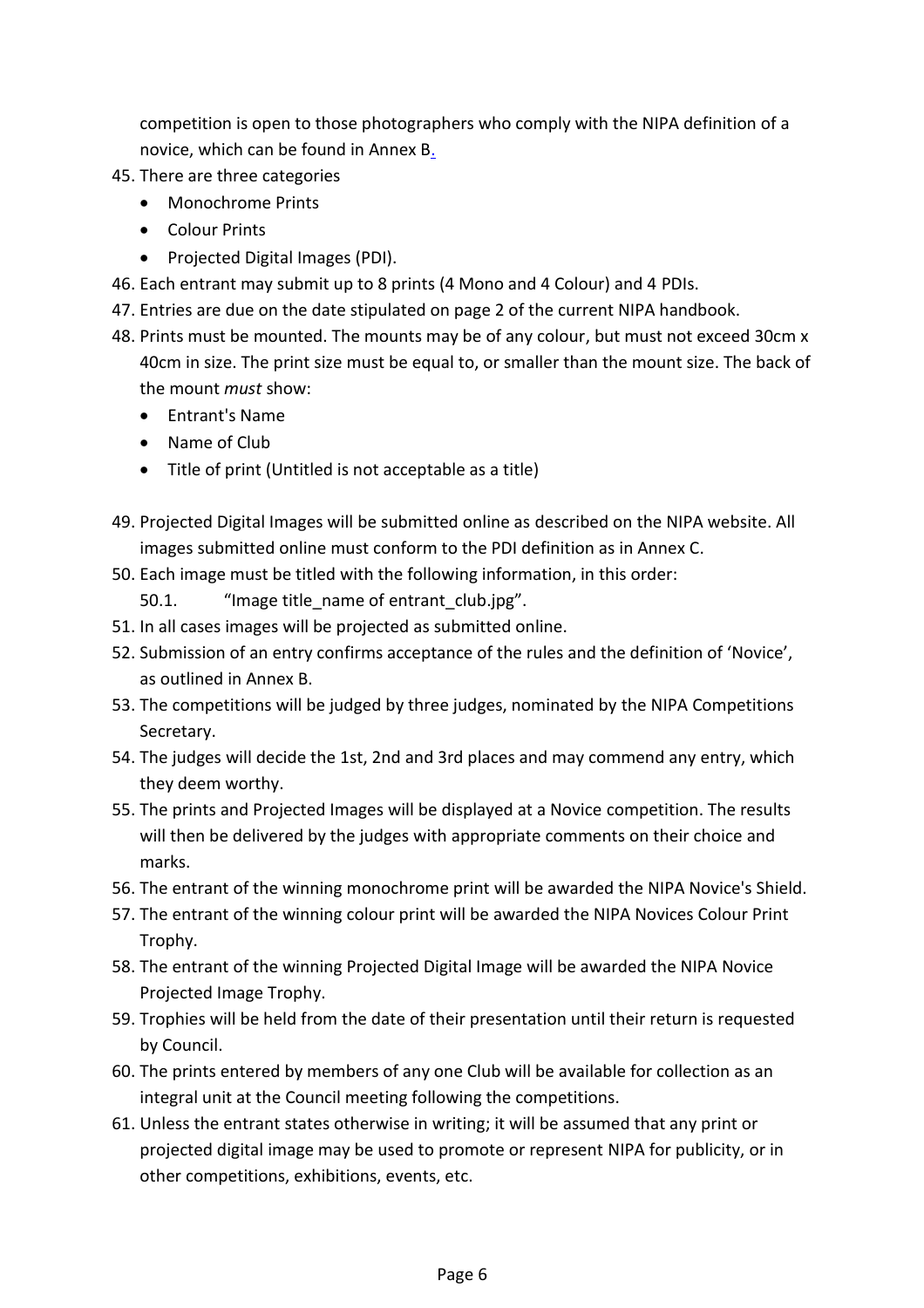## <span id="page-7-0"></span>**Roy Finlay Memorial Natural History Competition Rules**

- 62. The Roy Finlay Memorial Natural History Competition is a unique competition organized by NIPA in conjunction with Ards Camera Club. In moving to align with the new agreed common definition of nature photography (detailed below) we note that (2.2.) *"Images used in Nature Photography competitions may be divided into two classes: Nature and Wildlife"*. In memory of Roy Finlay the competition will remain focused on Wildlife and therefore only entries which fall within the new common definition of the Wildlife class will be accepted and not those in the wider Nature class.
- 63. Three of the world's largest international photography organisations have devised a common definition for nature photography. The Photographic Society of America (PSA) which represents 6500 members and 470 clubs, the Fédération Internationale de l'Art Photographique (FIAP) which represents more than 85 national associations (including the PAGB) and The Royal Photographic Society (RPS) will all use the same definition for nature categories for their respective competitions and exhibitions.

#### <span id="page-7-1"></span>Nature Photography Definition

- 64. Nature photography is restricted to the use of the photographic process to depict all branches of natural history, except anthropology and archaeology, in such a fashion that a well-informed person will be able to identify the subject material and certify its honest presentation. The story telling value of a photograph must be weighed more than the pictorial quality while maintaining high technical quality. Human elements shall not be present, except where those human elements are integral parts of the nature story such as nature subjects, like barn owls or storks, adapted to an environment modified by humans, or where those human elements are in situations depicting natural forces, like hurricanes or tidal waves. Scientific bands, scientific tags or radio collars on wild animals are permissible. Photographs of human created hybrid plants, cultivated plants, feral animals, domestic animals, or mounted specimens are ineligible, as is any form of manipulation that alters the truth of the photographic statement.
- 65. Images used in Nature Photography competitions may be divided in two classes: Nature and Wildlife.
	- 65.1. Images entered in Nature category meeting the Nature Photography Definition above can have landscapes, geologic formations, weather phenomena, and extant organisms as the primary subject matter. This includes images taken with the subjects in controlled conditions, such as zoos, game farms, botanical gardens, aquariums and any enclosure where the subjects are totally dependent on man for food.
	- 65.2. Images entered in the Wildlife category meeting the Nature Photography Definition above are further defined as one or more extant zoological or botanical organisms free and unrestrained in a natural or adopted habitat. Landscapes, geologic formations, images of zoo or game farm animals, or of any extant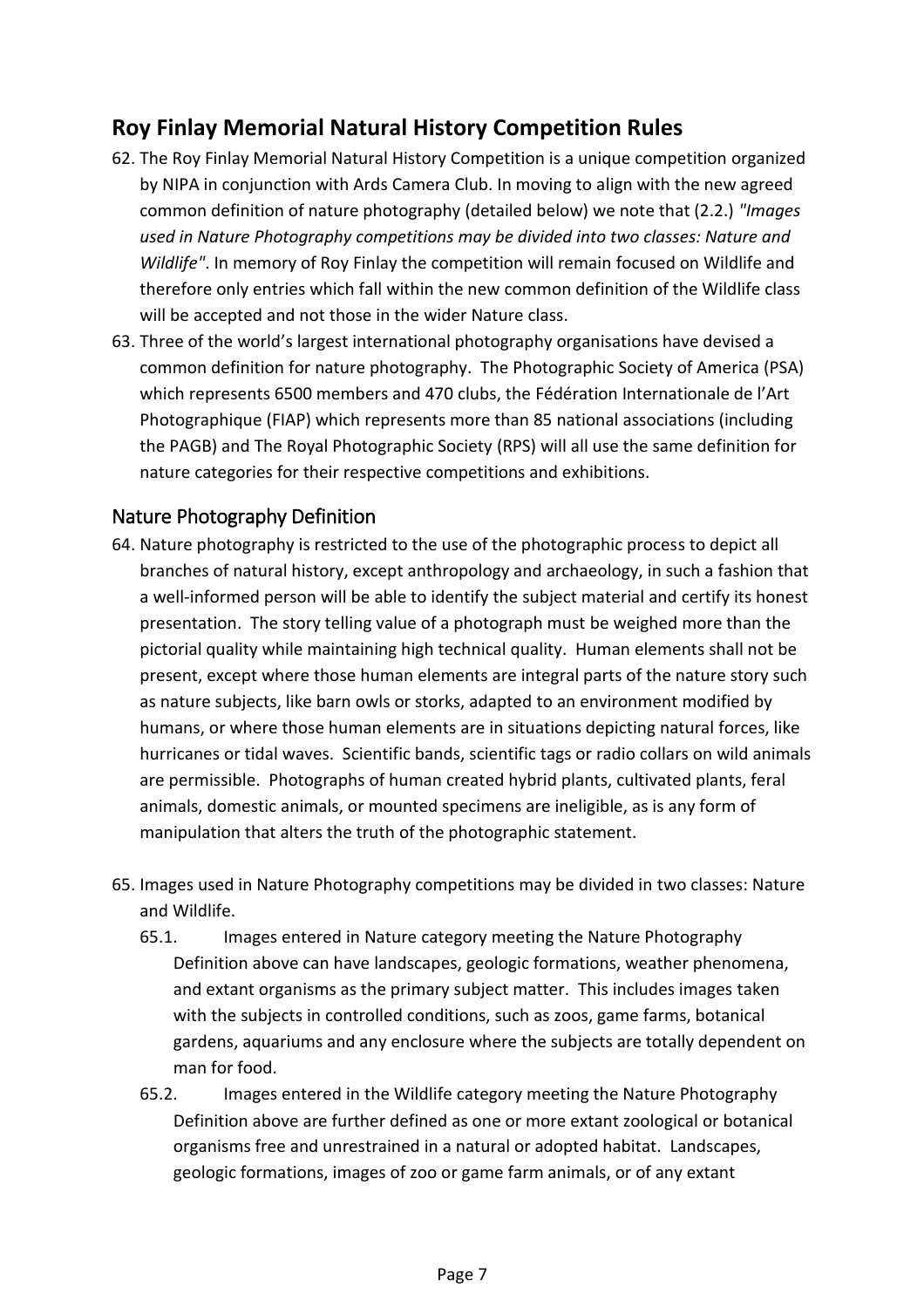zoological or botanical species taken under controlled conditions are not eligible in the Wildlife category. Wildlife is not limited to animals, birds and insects. Marine subjects and botanical subjects (including fungi and algae) taken in the wild are suitable wildlife subjects, as are carcasses of extant species. Wildlife images may be entered in the Nature category of Exhibitions.

#### <span id="page-8-0"></span>Image processing Do's and Don'ts

#### <span id="page-8-1"></span>Techniques allowed

- 66. Techniques that enhance the presentation of the image without changing the nature story or the pictorial content, or without altering the content of the original scene, are permitted. These include:
	- Cropping, HDR, Focus stacking, Dodging and Burning
- 67. Techniques that remove elements added by the camera, such as dust spots, digital noise and film scratches are also allowed.
- 68. All adjustments must appear natural. Colour images can be converted to monochrome.
- 69. Global and selective local adjustments are permitted.

#### <span id="page-8-2"></span>Techniques not allowed

- 70. No techniques that add, relocate, replace or remove pictorial elements, e.g. cloning out or in are permitted (see Edits)
- 71. Stitched images are not permitted.
- 72. Infrared images, either direct-captures or derivations are not permitted.

#### <span id="page-8-3"></span>What do the terms 'Adjustments' and 'Edits' actually mean?

- 73. Adjustments merely alter the existing pixels; they do not remove and replace them. Therefore; global and also selective local adjustments are fine. Nothing has been added in and nothing has been removed. Dodging and burning are techniques that have been used since photography was invented.
- 74. Edits are the removal of some pixels and replacing them with others. The only occasion where this is allowed is for the removal of dust spots. Clearly this is an 'edit' as pixels are removed and replaced. Any other edit, including 'cloning' is more than just dust removal. It is altering the truth of the image and is not allowed.
- 75. All entrants must retain their original raw, or jpg, image. NIPA *may* ask for the original image to ensure that the 'Wildlife' definition at 2 above have been fully complied with.

#### <span id="page-8-4"></span>Entries

- 76. Entrants must be a member of a NIPA affiliated Club.
- 77. The copyright must belong to the entrant.
- 78. All entries are on an individual basis (they do not have to be selected by their club).
- 79. Each entrant may submit up to ten prints and ten projected digital images (PDIs).
- 80. Prints must be securely mounted with a maximum dimension of a 30cm x 40cm.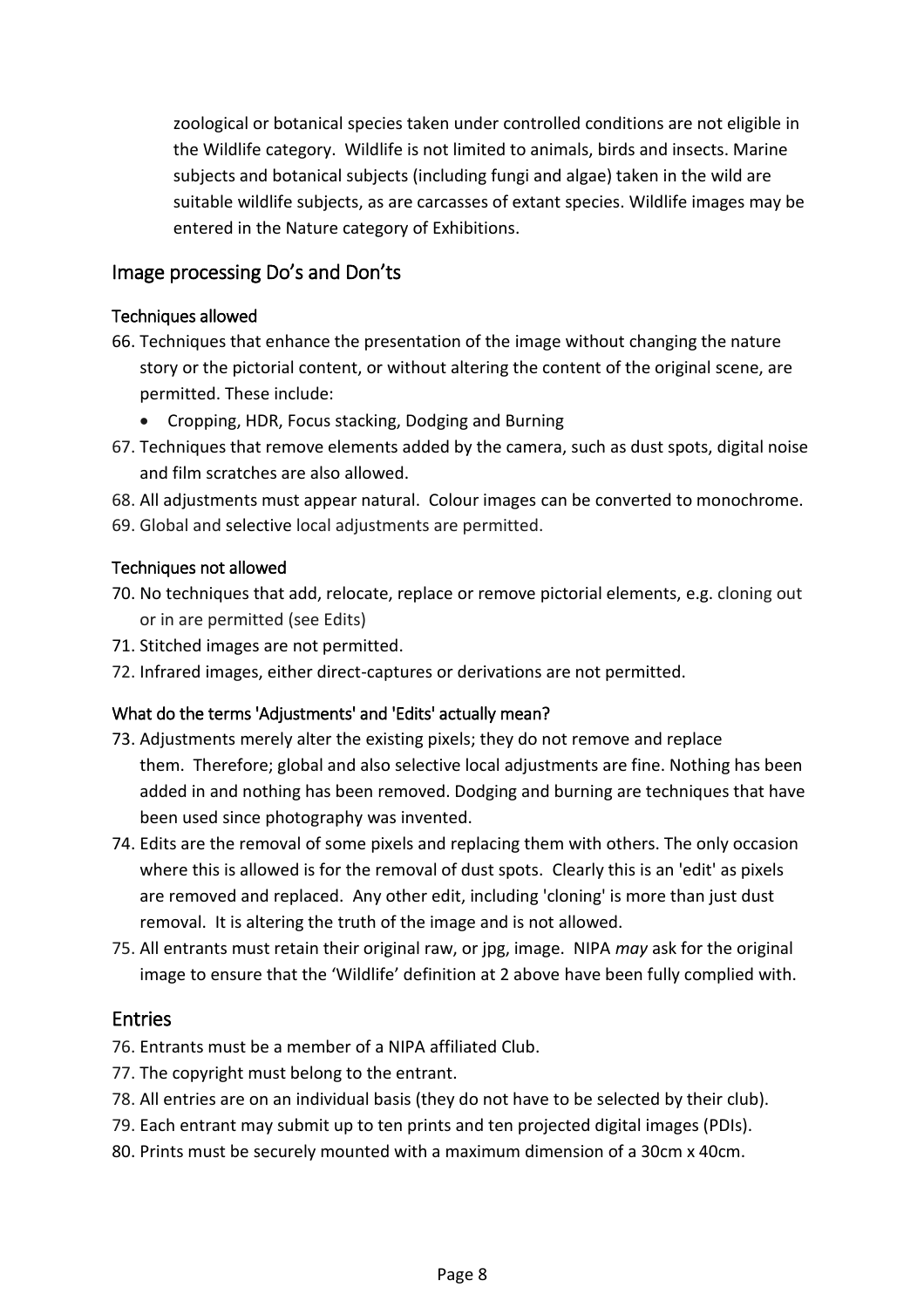- 81. Each individual print must be labeled on the back of the mount with; factual title only, entrant's name and club.
- 82. Each print entry collection must be accompanied by a fully completed entry form.
- 83. PDIs must be in jpg form, sRGB colour space, with a maximum width of 1600 pixels and a maximum height of 1200 pixels.
- 84. PDIs must be submitted online, as outlined on the NIPA website.
- 85. The entry fee is £1 per image. Payment options as described on the NIPA website.
- 86. Submission details and deadlines for all images are as dscribed on the NIPA website.
- 87. While reasonable care will be taken to protect all print entries; NIPA will not be liable in the event of loss or damage, however caused.
- 88. Unless the entrant states otherwise in writing; it will be assumed that any print or projected digital image may be used to promote or represent NIPA for publicity, or in other competitions, exhibitions, events, etc.

## <span id="page-9-0"></span>**NIPA Annual Exhibition Rules**

- 89. An entrant must belong to a member club of NIPA.
- 90. There are three categories: Monochrome prints, Colour prints and PDIs. Entrants may submit up to 4 images in each category.
- 91. The subject is Open.
- 92. Prints or PDIs must not have been accepted in a previous NIPA Annual Exhibition.
- 93. Prints may be any size up to 50 x 40cm and must be mounted. Mounts may be of any colour but must measure 50 x 40cm. The back of the mount must show:
	- The entrant's name
	- The name of the entrant's club
	- The title of the print
- 94. Projected Digital Images must be submitted online, as outlined on the NIPA website.
- 95. All images submitted online must conform to the PDI definition as in Annex C.
- 96. Each image must be titled with the following information, in this order: Image title\_name of entrant\_club.
- 97. In all cases images will be projected as submitted online.
- 98. The right of reproduction will be assumed unless otherwise stated at time of entry.
- 99. All entries will be treated with every care by the organisers. If a print is lost or destroyed in the course of the exhibition, NIPA's liability will be limited to the cost of materials only, subject to a maximum of £10.
- 100. Submission of entries will be taken as acceptance of these conditions.
- 101. Unless the entrant states otherwise in writing; it will be assumed that any print or projected digital image may be used to promote or represent NIPA for publicity, or in other competitions, exhibitions, events, etc.
- 102. The entry fee is £1.00 for each Print or PDI entered.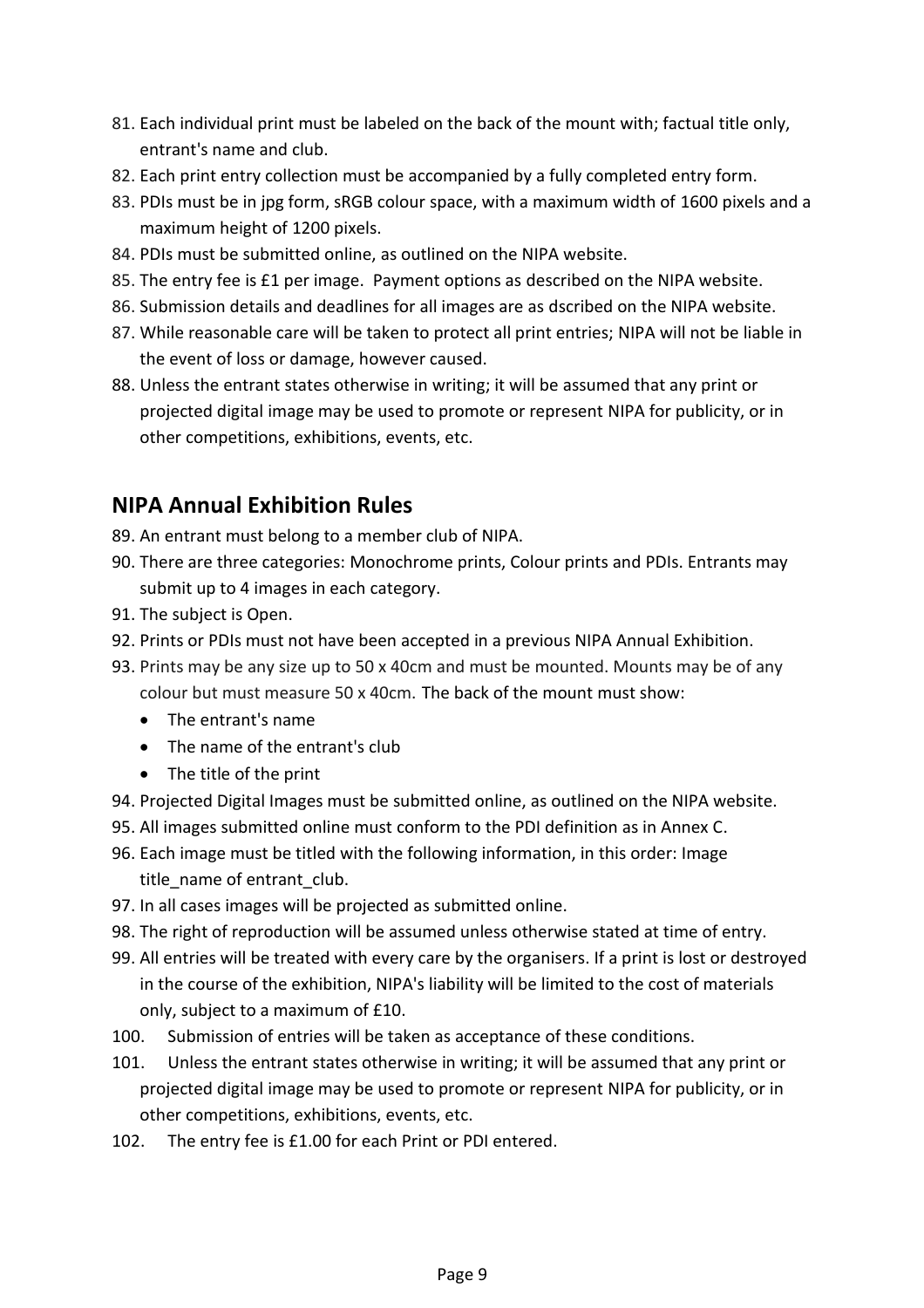- 103. Prints in this exhibition may be included amongst those being considered for selection as the NIPA entry in the PAGB annual monochrome and colour print competitions and any other competition/exhibition not organised by NIPA)
- 104. Prints, except those retained for PAGB selection, will be returned to the entrant at the earliest opportunity.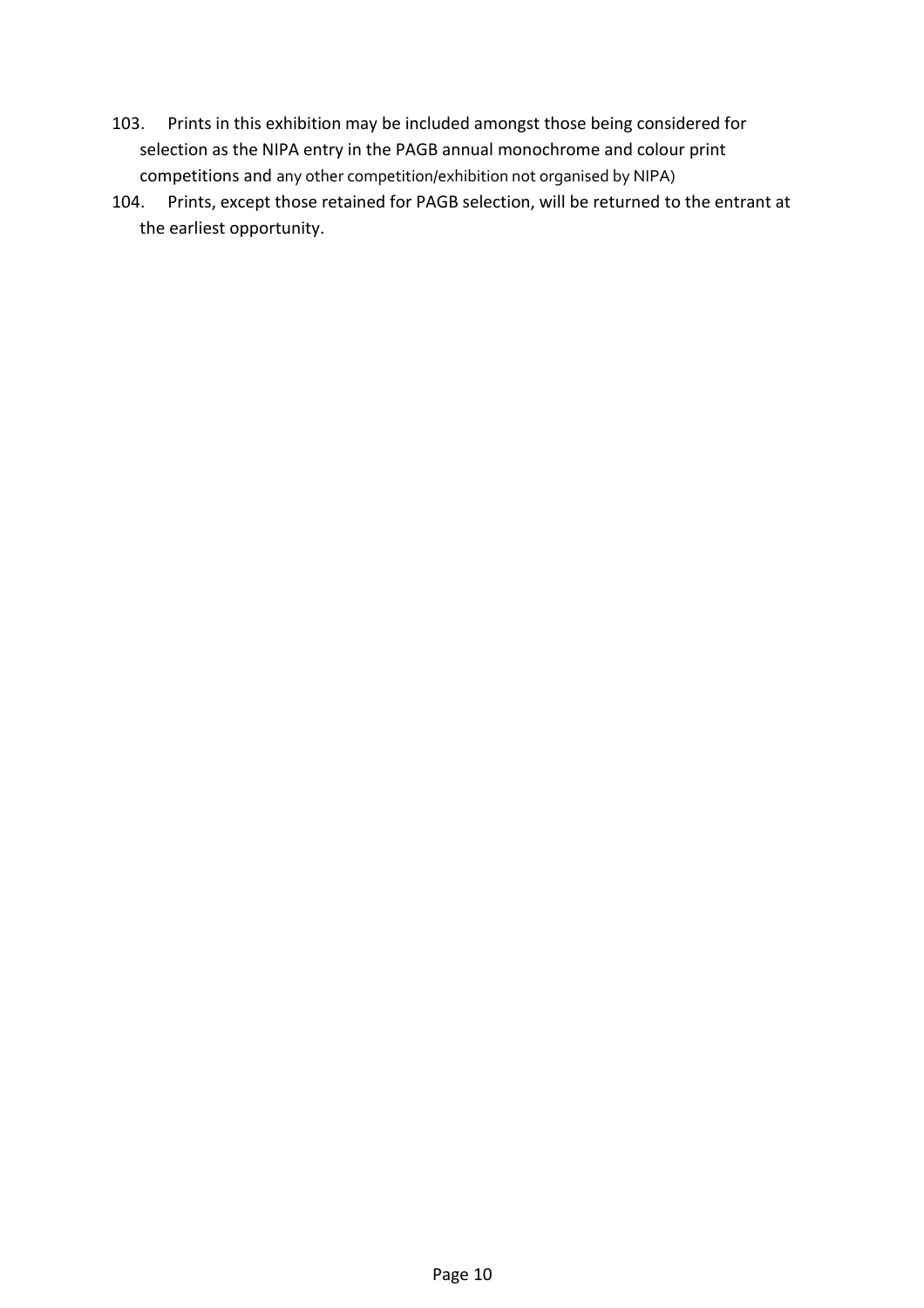## <span id="page-11-0"></span>**Annex A - Standard conditions of entry**

- 1. These Conditions apply to all Prints / images submitted to all NIPA Competitions and Exhibitions.
- 2. By submitting an Image in either Print or electronic format to any NIPA competition / exhibition the entrant inherently states that the copyright of the Image is his/her property and is at his sole disposal. If this is not the case NIPA will not accept the Image. Unless the entrant states otherwise in writing; it will be assumed that any print or projected digital image may be used to promote or represent NIPA for publicity, or in other competitions, exhibitions, events, etc.
- 3. The entrant further agrees that NIPA has permission to make and retain indefinitely in NIPA's Full Electronic Archive (FEA) a digital copy of the Print, and that such a copy image may be used to publicise and promote NIPA, including its use to illustrate club lectures etc. This permission also includes NIPA's right to reproduce, for the above purposes, the image on NIPA's or PAGB's websites, or in any hardcopy published by either organisation. As far as possible the entrant will always be acknowledged when his image is used.

#### <span id="page-11-1"></span>Use of 'Starred' Prints

- 4. These include all 'starred' prints in Inter-club Competitions and Prints having gained an award in any NIPA Exhibition.
- 5. The entrant also agrees that if his/her print is awarded a 'star' in a NIPA Inter-club competition, or gains an award (i.e. 1<sup>st</sup>, 2<sup>nd</sup>, 3<sup>rd</sup>, Commended or Highly Commended) in a NIPA Exhibition, the physical print may be retained by NIPA for a period of two years following the year in which the 'star' or 'award' was awarded. Such prints will be included in NIPA's Recent Print Archive (RPA), the loan of which may be requested by any NIPA member club through the NIPA Archivist.
- 6. If, subsequently, the physical print is selected for the Main Print Archive (MPA) then, with the further permission of the entrant, it will be retained indefinitely in that archive. If the print is not selected for the MPA it will be returned to the club of which the entrant was a member when the print was first entered in NIPA competitions or exhibition, unless he/she is known to be a member of a different club in which case it will be returned to that club.

#### <span id="page-11-2"></span>Return of 'Unstarred' prints

7. Non-starred Prints cannot be returned at Inter-club Evenings. Clubs are asked to ensure that packaging of entries is adequate. A signature to verify the receipt of returned prints may be required upon collection.

**For clarification only:** The entrant of any print retained as above may always produce a second or copy print for his/her own use.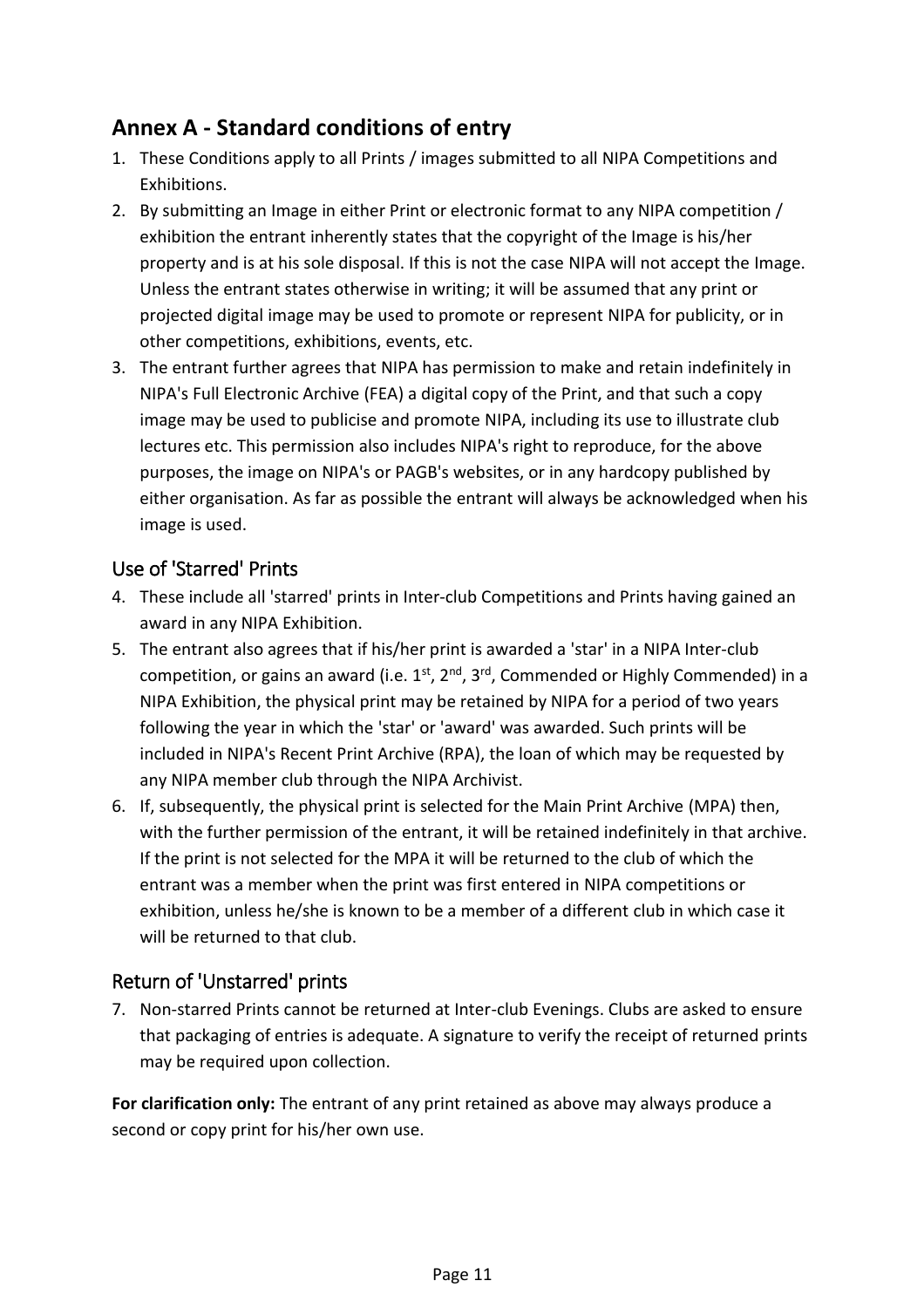## <span id="page-12-0"></span>**Annex B - Novice Definition**

#### <span id="page-12-1"></span>Introduction

- <span id="page-12-2"></span>1. A 'Novice' is someone who does not meet the criteria set out below.
- 2. Details of club members 'Starred' images can be found on the NIPA website. This will be updated following each Inter-club Round, Competition or Exhibition. It is the club's responsibility to use this information, along with any information it may have relating to sub-paragraphs 3b to 3e, to determine if their member qualifies as a 'Novice'.

#### The Rules

- 3. A person will no longer be considered a 'Novice' when they:
	- a. Have obtained two 'Starred' entries in any NIPA Competition or Exhibition. For the purposes of this definition, a 1st, 2nd or 3rd place in any NIPA Competition or Exhibition (as listed in Annex D) is considered to be the equivalent of a 'Starred' entry
	- b. Obtain a 3rd level academic photographic qualification
	- c. Obtain a distinction from a National or International photographic body
	- d. Obtain two acceptances in Salons, Open Exhibitions or the PAGB Inter-Federation Annual Print and PDI Competition
	- e. Offer their photographic services, training or skills development for remuneration.
- 4. At any time, in relation to subsequent NIPA Competitions, the Competition Committee may, in consultation with the club, review the standard of an entrant's photography.